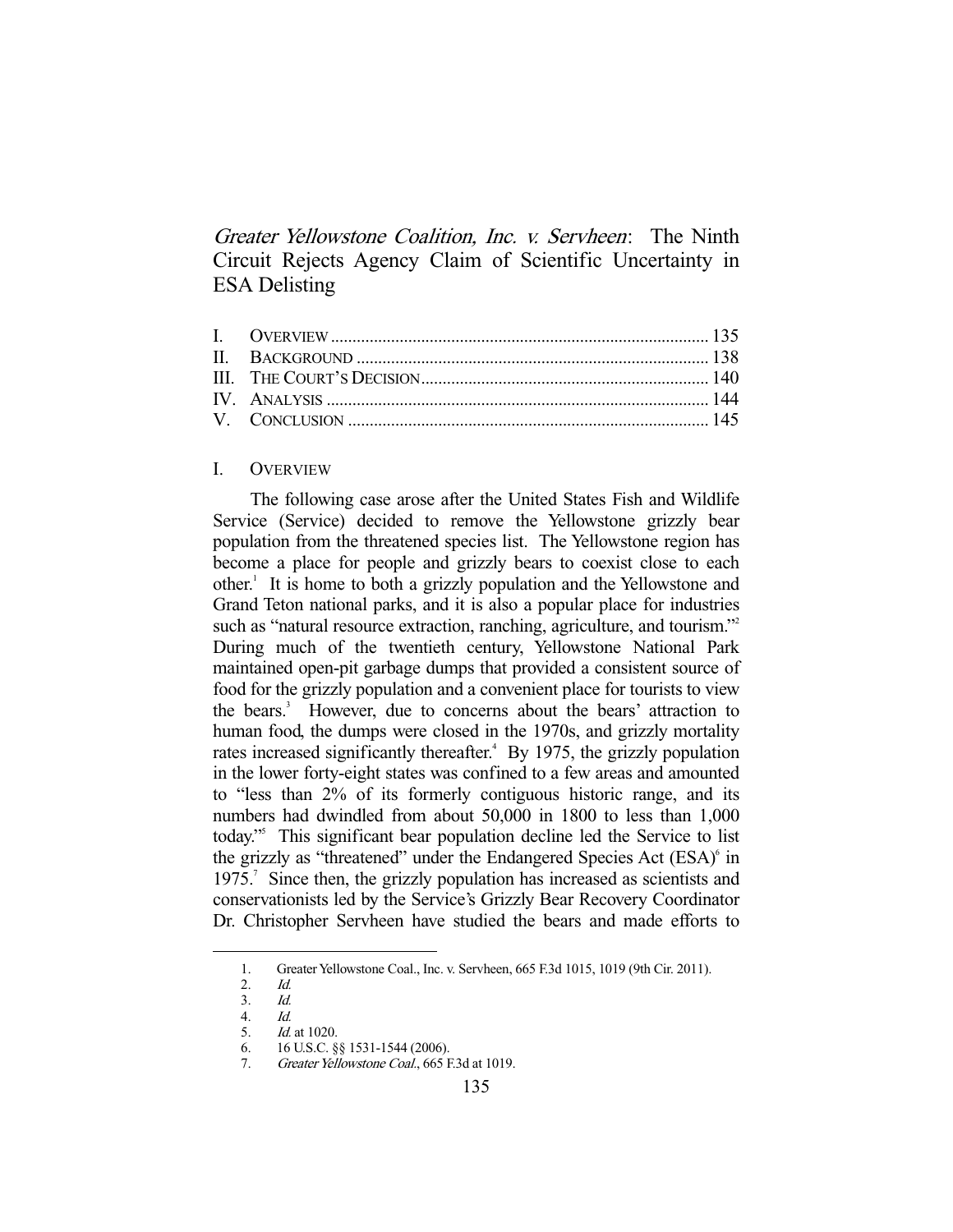change human behaviors that may threaten them.<sup>8</sup> As required by the ESA,<sup>9</sup> the Service issued the Grizzly Bear Recovery Plan (Plan) in 1982.<sup>10</sup> Later, in 1993, a revised version of the Plan outlined a Recovery Zone for several regions, including the Greater Yellowstone Area  $(GYA)$ .<sup>11</sup> The 1993 Plan also required the development of a conservation strategy for each grizzly population that would direct long-term management efforts after the population had been delisted.<sup>12</sup> The Plan has been considered a success; scientists estimate that the GYA grizzly population increased from 4.2% to 7.6% per year between 1983 and 2002. By 2006, the total grizzly population in the GYA was more than 500 bears, approaching Yellowstone National Park's carrying capacity.13 The success of the recovery efforts led to the mandated Final Conservation Strategy for the Grizzly Bear in the Greater Yellowstone Area (Strategy).<sup>14</sup> The Strategy designated the Yellowstone Recovery Zone as the Primary Conservation Area (PCA), which consists of a 9210-square-mile area within the GYA and is designed to be a safe area for the bears to achieve recovery and expand their population beyond the PCA.<sup>15</sup> The Strategy has two key mechanisms—population and habitat standards—to maintain the recovered bear population.<sup>16</sup> In addition to these key mechanisms, the Strategy includes procedures to manage

 <sup>8.</sup> Id.

<sup>9. 16</sup> U.S.C. § 1533(f)(1).

<sup>10.</sup> Greater Yellowstone Coal., 665 F.3d at 1020. The Recovery Plan "aimed to foster viable, self-sustaining grizzly populations in areas known to have been occupied by grizzlies within the preceding ten years," such as areas of northern Montana, northern Washington, and northern Idaho. Id.

 <sup>11.</sup> Id. The Recovery Zones were defined as "area[s] large enough and of sufficient habitat quality to support a recovered bear population within which habitat and population would be monitored." *Id.* (internal quotation mark omitted).

<sup>12.</sup> *Id.*<br>13. *Id.* 

 <sup>13.</sup> Id.

<sup>14.</sup> Id. at 1019. The Strategy consists of an "inter-agency, multi-state cooperative blueprint for long-term protection and management of a sustainable grizzly population." Id.

<sup>15.</sup> Id. at 1021; see also INTERAGENCY CONSERVATION STRATEGY TEAM, FINAL CONSERVATION STRATEGY FOR THE GRIZZLY BEAR IN THE GREATER YELLOWSTONE AREA 16-17 (2007), *available at* http://www.fws.gov/mountain-prairie/species/mammals/grizzly/Final\_Conser vation\_Strategy.pdf.

<sup>16.</sup> Greater Yellowstone Coal., 665 F.3d at 1021; see also INTERAGENCY CONSERVATION STRATEGY TEAM, *supra* note 15, at 25-56. The population standards mandate that there be a total population of more than 500 bears; that at least sixteen of the eighteen "Bear Management Units" within the PCA be occupied by at least one female with cubs over a six-year period; and that the annual mortality limits be nine percent of adult females, fifteen percent of adult males, and nine percent of cubs under two years old. Greater Yellowstone Coal., 665 F.3d at 1021. Habitat standards are based on habitat conditions that existed in 1998, which were found to have sufficiently supported a rising bear population. *Id.* The number and capacity of developed sites such as campgrounds and visitor services facilities must be kept at or below the 1998 levels. Id. at 1022. Vegetation, food availability, and human activities will also be monitored. Id.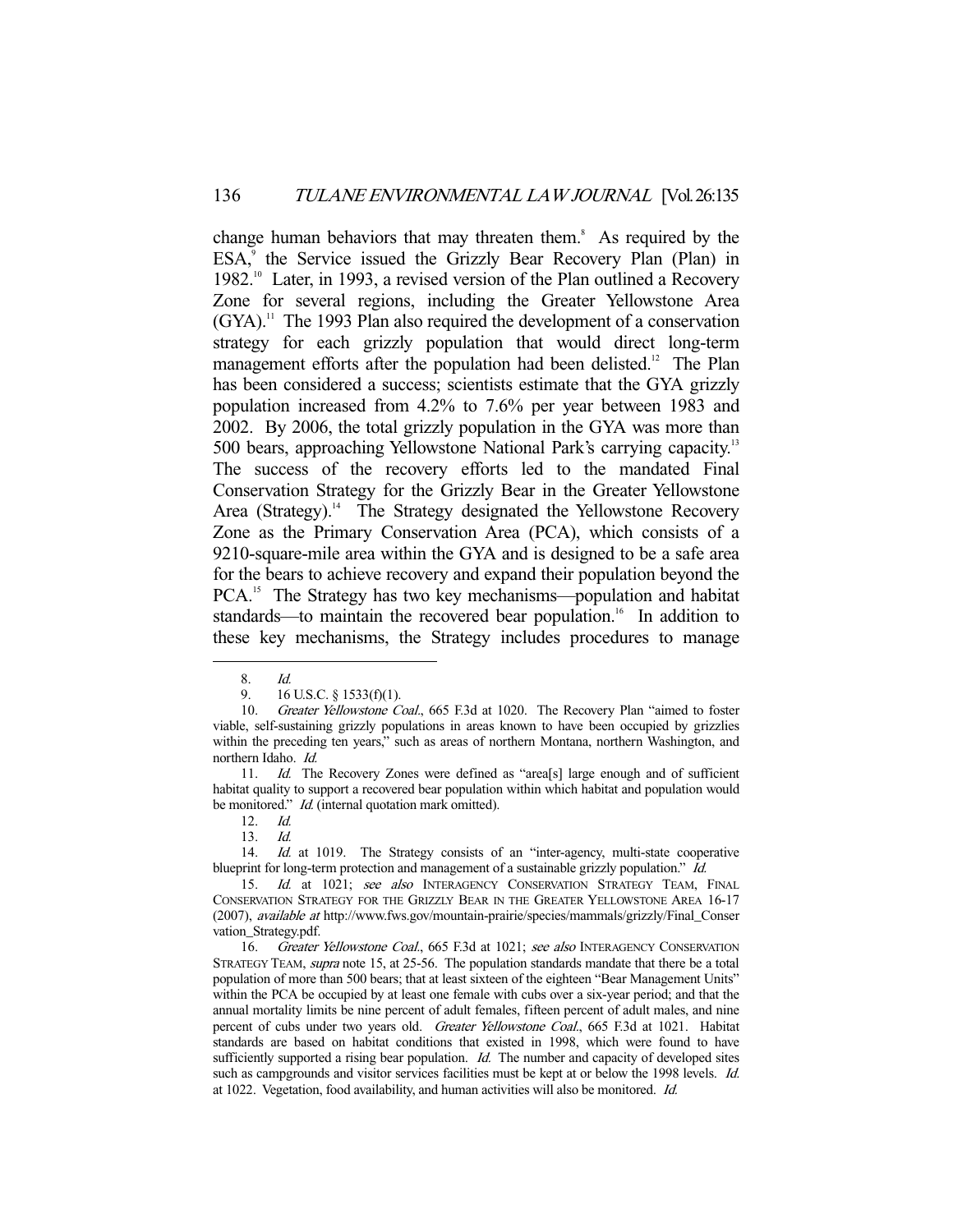bear/human conflicts as well as a "coordinated information and education campaign" to help people learn how to coexist with bears in order to reduce the number of conflicts.<sup>17</sup> Soon after the Strategy was finalized as a long-term conservation plan, the Service decided to remove the grizzly bear from the ESA's threatened species list.<sup>18</sup> After the Service published its Final Rule Removing the Yellowstone Distinct Population Segment of Grizzly Bears from the Federal List of Endangered and Threatened Wildlife (Rule), a nonprofit organization called the Greater Yellowstone Coalition (GYC) filed suit in the United States District Court for the District of Montana, arguing that the Rule was "arbitrary, capricious, and unlawful under the ESA."<sup>9</sup> GYC claimed, among other things, that the existing regulatory mechanisms were inadequate to protect the grizzly population and that the Service "failed to adequately consider the impacts of global warming and mountain pine beetle infestation on the vitality of the region's whitebark pine trees."<sup>20</sup> The district court granted summary judgment to GYC on these two claims, finding that the Service had "failed to rationally support its conclusions that adequate regulatory mechanisms were in place to protect the grizzly and that declines in whitebark pine did not threaten the grizzly."21 The court vacated the Rule and remanded the matter to the Service for further consideration.<sup>22</sup> The Service appealed the decision to the United States Court of Appeals for the Ninth Circuit. Regarding the first issue, the Ninth Circuit reversed the district court's ruling and *held* that the Service's regulatory mechanisms were reasonable; however, the

<sup>17.</sup> Greater Yellowstone Coal., 665 F.3d at 1022; see also INTERAGENCY CONSERVATION STRATEGY TEAM, supra note 15, at 57-62. "[B]ear/human conflicts" are defined as "incidents in which bears injure people, damage property, kill or injure livestock, damage beehives, obtain anthropogenic foods, or damage or obtain garden and orchard fruits and vegetables." Greater Yellowstone Coal., 665 F.3d at 1022 (quoting INTERAGENCY CONSERVATION STRATEGY TEAM, supra note 15, at 57 (internal quotation marks omitted)).

 <sup>18.</sup> Greater Yellowstone Coal., 665 F.3d at 1019, 1021-23. The delisting applied only to the Yellowstone grizzly population.  $Id$  at 1023. Eight federal and state entities signed a memorandum of understanding in which they agreed to implement the Strategy: the Service; the U.S. Forest Service; the National Park Service; the U.S. Geological Survey; the Bureau of Land Management; the Montana Department of Fish, Wildlife, and Parks; the Wyoming Game and Fish Department; and the Idaho Department of Fish and Game. Id. at 1021.

 <sup>19.</sup> Id. at 1023.

<sup>20.</sup> Id. GYC also raised the following claims: that the Service "failed to consider the grizzly's historic range, rather than its current range, when it assessed whether the grizzly was threatened by habitat loss" and that "the Yellowstone grizzly population is too small to be delisted because it lacks sufficient genetic diversity to be self-sustaining." Id. Though GYC was granted summary judgment on these claims, they were not at issue in the appeal. *Id.* at 1023 n.1.

<sup>21.</sup> *Id.* at 1023.

 <sup>22.</sup> Greater Yellowstone Coal., Inc. v. Servheen, 672 F. Supp. 2d 1105, 1109 (D. Mont. 2009), aff'd in part, rev'd in part and remanded, 665 F.3d 1015.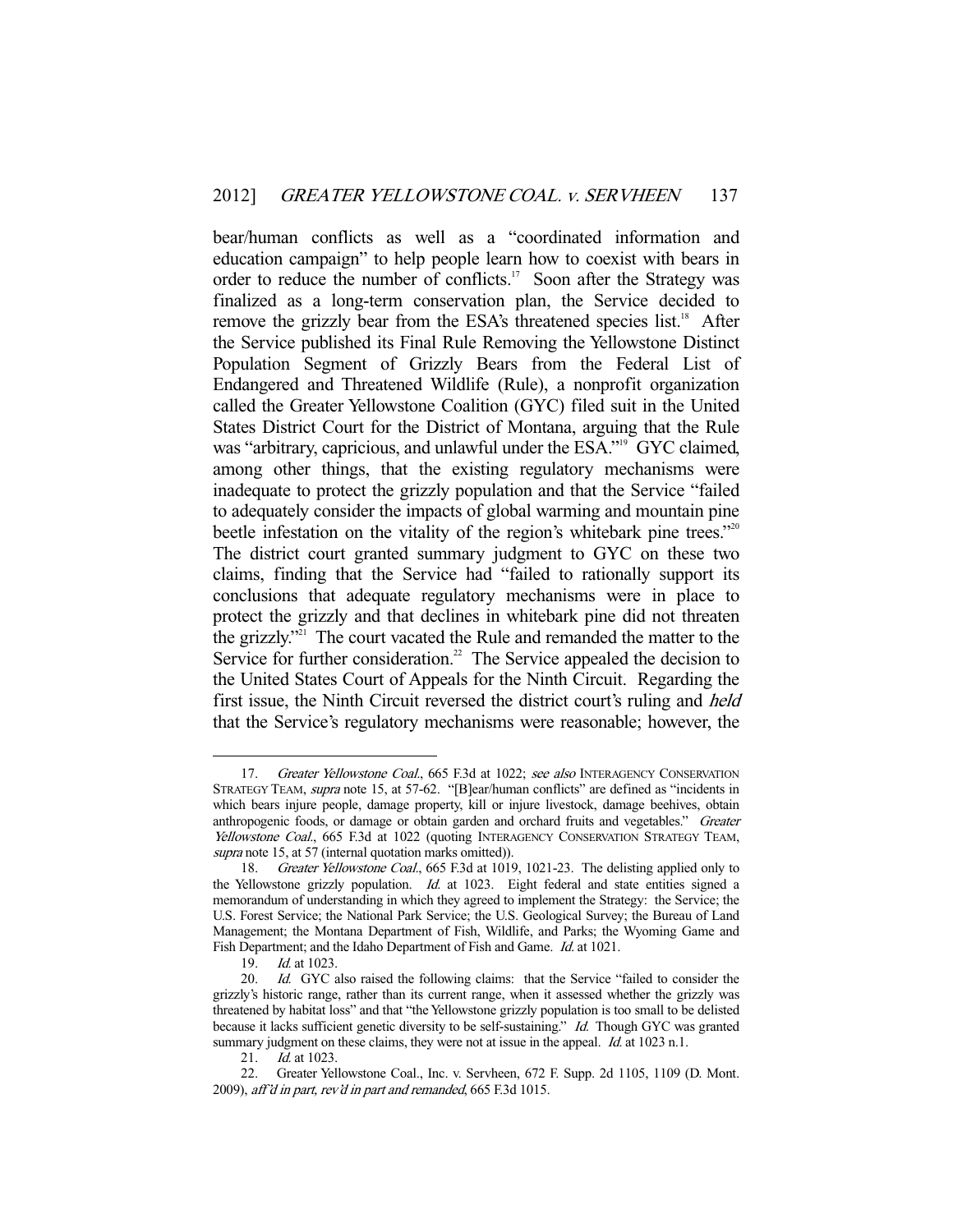Ninth Circuit affirmed the district court's ruling on the second issue and held that the Service "failed to articulate a rational connection between the data in the record and its determination that whitebark pine declines were not a threat to the Yellowstone grizzly." Greater Yellowstone Coalition, Inc. v. Servheen, 665 F.3d 1015, 1020 (9th Cir. 2011).

## II. BACKGROUND

The ESA directs the Secretary of the Interior to publish a list of all angered" and "threatened" species.<sup>23</sup> The ESA defines an "endangered" and "threatened" species.<sup>23</sup> "endangered species" as "any species which is in danger of extinction throughout all or a significant portion of its range."<sup>24</sup> A "threatened species," on the other hand, is "any species which is likely to become an endangered species within the foreseeable future throughout all or a significant portion of its range."<sup>25</sup> The Secretary may base his decision to list a species on any of the following factors:

- (A) the present or threatened destruction, modification, or curtailment of its habitat or range;
- (B) overutilization for commercial, recreational, scientific, or educational purposes;
- (C) disease or predation;
- (D) the inadequacy of existing regulatory mechanisms; or
- (E) other natural or manmade factors affecting its continued existence.<sup>26</sup>

Once a species is listed as endangered or threatened, the Secretary is directed to develop and carry out a plan for its "conservation and survival" (a recovery plan).<sup>27</sup> For a species to be delisted, the Secretary must determine that none of the factors listed above continue to threaten or endanger the species.<sup>28</sup>

 The Secretary delegated the responsibility of administering the ESA to the Service and the National Marine Fisheries Service (NMFS).<sup>29</sup>

 <sup>23. 16</sup> U.S.C. § 1533(c)(1) (2006).

<sup>24.</sup> *Id.* § 1532(6).

 <sup>25.</sup> Id. § 1532(20).

<sup>26.</sup> Id.  $\hat{g}$  1533(a)(1). Although the Ninth Circuit has not answered the question whether "regulatory mechanisms" includes voluntary actions as well as regulatory actions, the United States District Court for the District of Oregon held that voluntary, unenforceable efforts should not be considered regulatory mechanisms. Or. Natural Res. Council v. Daley, 6 F. Supp. 2d 1139, 1154-55 (D. Or. 1998) ("Absent some method of enforcing compliance, protection of a species can never be assured.").

 <sup>27. 16</sup> U.S.C. § 1533(f)(1).

<sup>28. 50</sup> C.F.R.  $\S$  424.11(d) (2011). Additionally, for a species to be delisted, the removal "must be supported by the best scientific and commercial data available to the Secretary after conducting a review of the status of the species." Id.

 <sup>29.</sup> Id. § 402.01(b).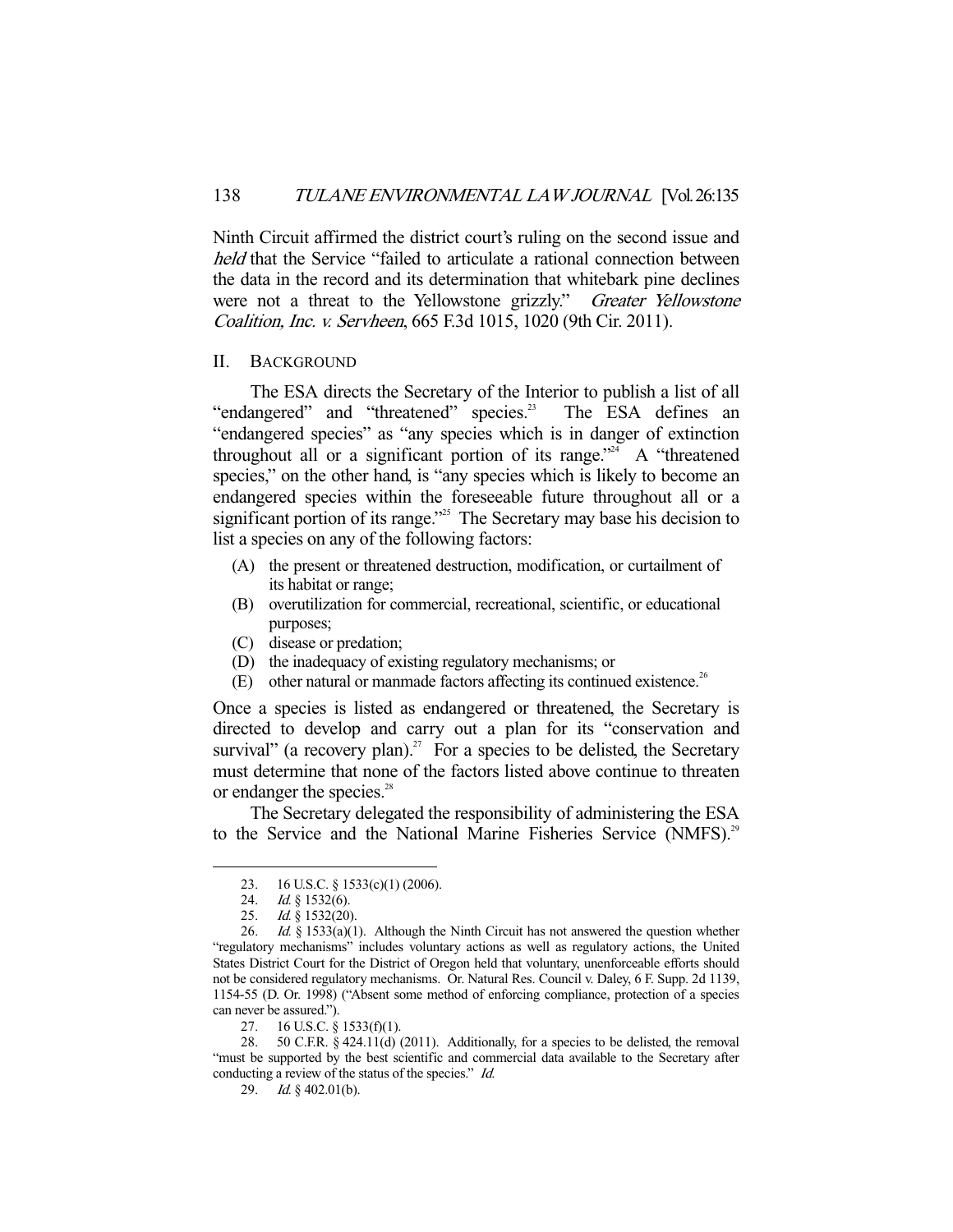Final decisions made by these agencies under the ESA are reviewable under the Administrative Procedure Act, $30$  which requires an agency's decision to be overturned if it is found to be "arbitrary, capricious, an abuse of discretion, or otherwise not in accordance with law."<sup>31</sup> The United States Supreme Court in Motor Vehicle Manufacturers Ass'n of the United States v. State Farm Mutual Automobile Insurance Co. explained that an agency rule would be considered arbitrary and capricious

if the agency has relied on factors which Congress has not intended it to consider, entirely failed to consider an important aspect of the problem, offered an explanation for its decision that runs counter to the evidence before the agency, or is so implausible that it could not be ascribed to a difference in view or the product of agency expertise.<sup>32</sup>

The Ninth Circuit in *Lands Council v. McNair* recognized that courts are required to defer to an agency's decision when it is in an area that involves a significant degree of special expertise.<sup>33</sup> The Ninth Circuit has also acknowledged that it is to be "'most deferential' when the agency is 'making predictions, within its [area of] special expertise, at the frontiers of science."<sup>334</sup> However, the United States Supreme Court in State Farm has elucidated the point that an agency may not simply claim "substantial uncertainty" to justify its decisions and actions. $35$  Instead, the agency must offer and explain the "rational connection" between the facts in the record and the agency's conclusion.<sup>36</sup>

The Ninth Circuit has adhered to the reasoning in *State Farm* and has "insisted that agencies support and explain their conclusions with evidence and reasoned analysis."<sup>37</sup> For example, in Tucson Herpetological Society v. Salazar, the Ninth Circuit held that the Secretary of the Interior's factual findings did not support his decision to

 <sup>30.</sup> Pac. Coast Fed'n of Fishermen's Ass'ns v. U.S. Bureau of Reclamation, 426 F.3d 1082, 1090 (9th Cir. 2005) (holding that a biological opinion (BiOp) issued by NMFS is reviewable under the APA).

 <sup>31. 5</sup> U.S.C. § 706(2)(A) (2006).

 <sup>32.</sup> Motor Vehicle Mfrs. Ass'n of the U.S. v. State Farm Mut. Auto. Ins. Co., 463 U.S. 29, 43 (1983).

 <sup>33.</sup> Lands Council v. McNair, 537 F.3d 981, 993 (9th Cir. 2008) (en banc) (quoting Selkirk Conservation Alliance v. Forsgren, 336 F.3d 944, 954 (9th Cir. 2003)).

 <sup>34.</sup> Id. (alteration in original) (quoting Forest Guardians v. U.S. Forest Serv., 329 F.3d 1089, 1099 (9th Cir. 2003)).

 <sup>35. 463</sup> U.S. at 52.

 <sup>36.</sup> Id. (quoting Burlington Truck Lines, Inc. v. United States, 371 U.S. 156, 168 (1962) (internal quotation mark omitted)).

 <sup>37.</sup> Ctr. for Biological Diversity v. U.S. Dep't of Interior, 623 F.3d 633, 648 (9th Cir. 2010) (citing Lands Council, 537 F.3d at 994, 998).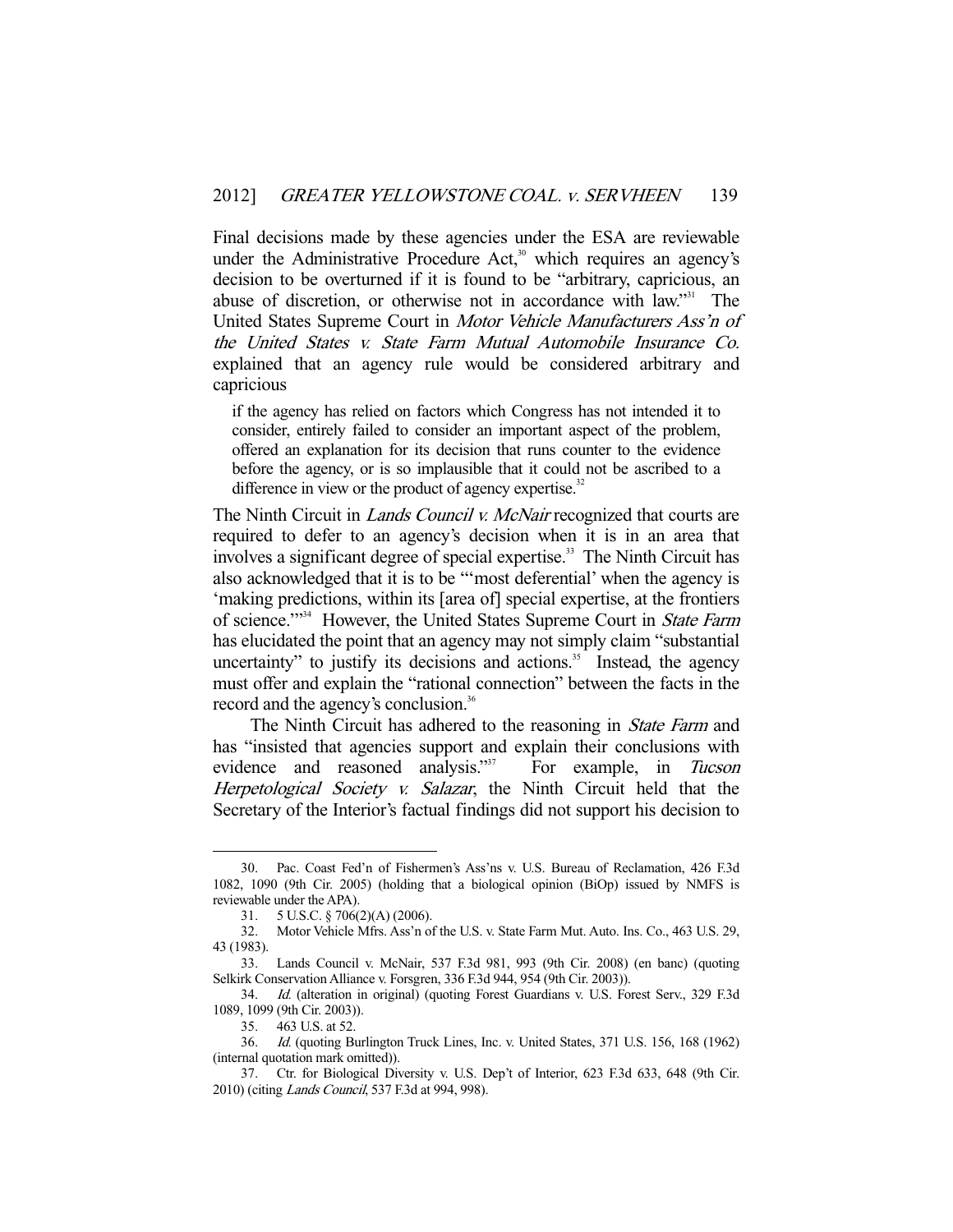remove the flat-tailed horned lizard from the threatened species list.<sup>38</sup> There, although the Secretary reported that there were limited and inconclusive studies regarding the lizard's population, he concluded that the lizard population was persisting.<sup>39</sup> The court reasoned, "If the science" on population size and trends is underdeveloped and unclear, the Secretary cannot reasonably infer that the absence of evidence of population decline equates to evidence of persistence."40 The Ninth Circuit, in Brower v. Evans, similarly held that the Secretary acted arbitrarily and capriciously in concluding that dolphin-safe labeling standards could be relaxed to a less protective standard.<sup>41</sup> There, the Secretary reached this conclusion without obtaining and considering data from congressionally mandated dolphin stress studies.<sup>42</sup> Although the Secretary argued that the lower standard should be upheld because there was inconclusive data that the dolphins were facing significant adverse impacts, the court reasoned that the Secretary "must affirmatively find whether or not there is a significant adverse impact before the dolphin safe labeling standards can be relaxed."<sup>43</sup> The court further noted that "[t]he deference accorded an agency's scientific or technical expertise is not unlimited" and that "[t]he presumption of agency expertise can be rebutted when its decisions, while relying on scientific expertise, are not reasoned."<sup>44</sup>

## III. THE COURT'S DECISION

 In the noted case, the Ninth Circuit relied on the framework set out in State Farm and its own reasoning in Lands Council and Tucson in its analysis of whether there was a rational connection between the agency's data and its conclusion and to determine whether the Service's regulatory measures were adequate.<sup>45</sup> The court first held that the Service's decision to delist the grizzly bear in the GYA was arbitrary and capricious because there was no rational connection between the evidence the Service cited and its conclusion that whitebark pine decline was not a threat to the

<sup>38. 566</sup> F.3d 870, 878-79 (9th Cir. 2009).<br>39. Id. at 878.

<sup>39.</sup> *Id.* at 878.<br>40. *Id.* at 879.

Id. at 879.

<sup>41. 257</sup> F.3d 1058, 1066, 1070 (9th Cir. 2001).<br>42. Id. at 1070.

Id. at 1070.

 <sup>43.</sup> Id. at 1066-67 (construing 16 U.S.C. § 1385(g)(1)).

 <sup>44.</sup> Id. at 1067 (citing Defenders of Wildlife v. Babbitt, 958 F. Supp. 670, 679 (D.D.C. 1997)).

 <sup>45.</sup> Greater Yellowstone Coal., Inc. v. Servheen, 665 F.3d 1015, 1022-23, 1028 (9th Cir. 2011).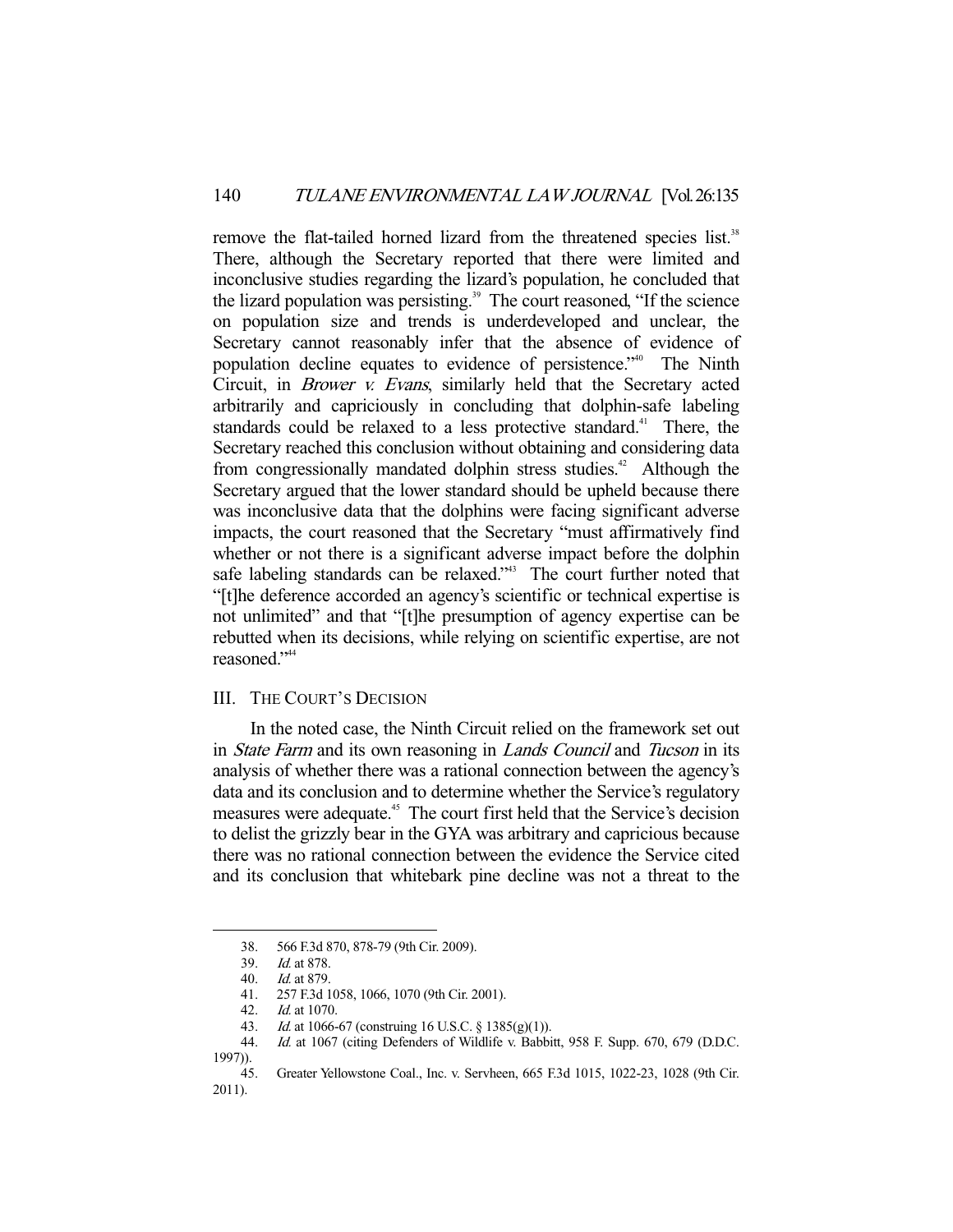grizzly population.46 The court then held that the Service was reasonable in determining that the existing regulatory mechanisms were adequate to maintain a recovered grizzly population.<sup>47</sup>

 The Ninth Circuit first discussed whether there was a reasoned basis to support the Service's conclusion that a decline in whitebark pine did not pose a threat to the grizzly population in the Yellowstone area.<sup>48</sup> By analyzing the scientific evidence that the Service presented in the Rule regarding the relationship between whitebark pine and the grizzly bear, the court determined that the trees are one of four food sources that are significant to the survival and reproductive success of the grizzly bear. Thanks to their "high fat content and abundance," the pine seeds are important "pre-hibernation food" for the bears.<sup>49</sup> The court also noted that according to the Rule, the whitebark pine population will be adversely affected in the future due to an increase in mountain pine beetles and white pine blister rust.<sup>50</sup> Furthermore, the Service found that climate changes such as an increase in temperature in the northern Rocky Mountains may lead to an increase in blister rust as well as mountain pine beetles, whose population is otherwise controlled by very cold winters.<sup>51</sup> Most importantly, the court cited evidence in the Rule of a distinct relationship between "reduced whitebark pine seed abundance and increased grizzly mortality"; one such piece of evidence showed that when the pine seeds are not abundantly available, grizzly bears search for food in a wider range, which leads to an increase in contact with humans.<sup>52</sup> Reviewing the scientific evidence presented in the Rule regarding the relationship between whitebark pine and grizzly bears, the

 <sup>46.</sup> Id. at 1019-20.

 <sup>47.</sup> Id. at 1020.

 <sup>48.</sup> Id. at 1024-30.

 <sup>49.</sup> Id. at 1024-25 (quoting Final Rule Removing the Yellowstone Distinct Population Segment of Grizzly Bears from the Federal List of Endangered and Threatened Wildlife (Final Rule), 72 Fed. Reg. 14,866, 14,867 (Mar. 29, 2007) (to be codified at 50 C.F.R. pt. 17) (internal quotation mark omitted)).

 <sup>50.</sup> Id. at 1025 (citing Final Rule, 72 Fed. Reg. at 14,929). Data showed that an epidemic of beetles had harmed sixteen percent of whitebark pine in some way. The evidence also indicated that about twenty-five percent of the trees in the GYA were currently infected with blister rust. Id. (citing Final Rule, 72 Fed. Reg. at 14,928-29).

 <sup>51.</sup> Id. (citing Final Rule, 72 Fed. Reg. at 14,929).

<sup>52.</sup> Id. at 1025-26 (citing Final Rule, 72 Fed. Reg. at 14,868, 14,899, 14,929, 14,932-33). The court cited evidence presented in the Rule that indicated that greater conflicts between humans and grizzly bears occur in years of low whitebark pine seed levels, resulting in a greater number of grizzly deaths by humans who are defending their life and property. *Id.* at 1025 (citing Final Rule, 72 Fed. Reg. at 14,868).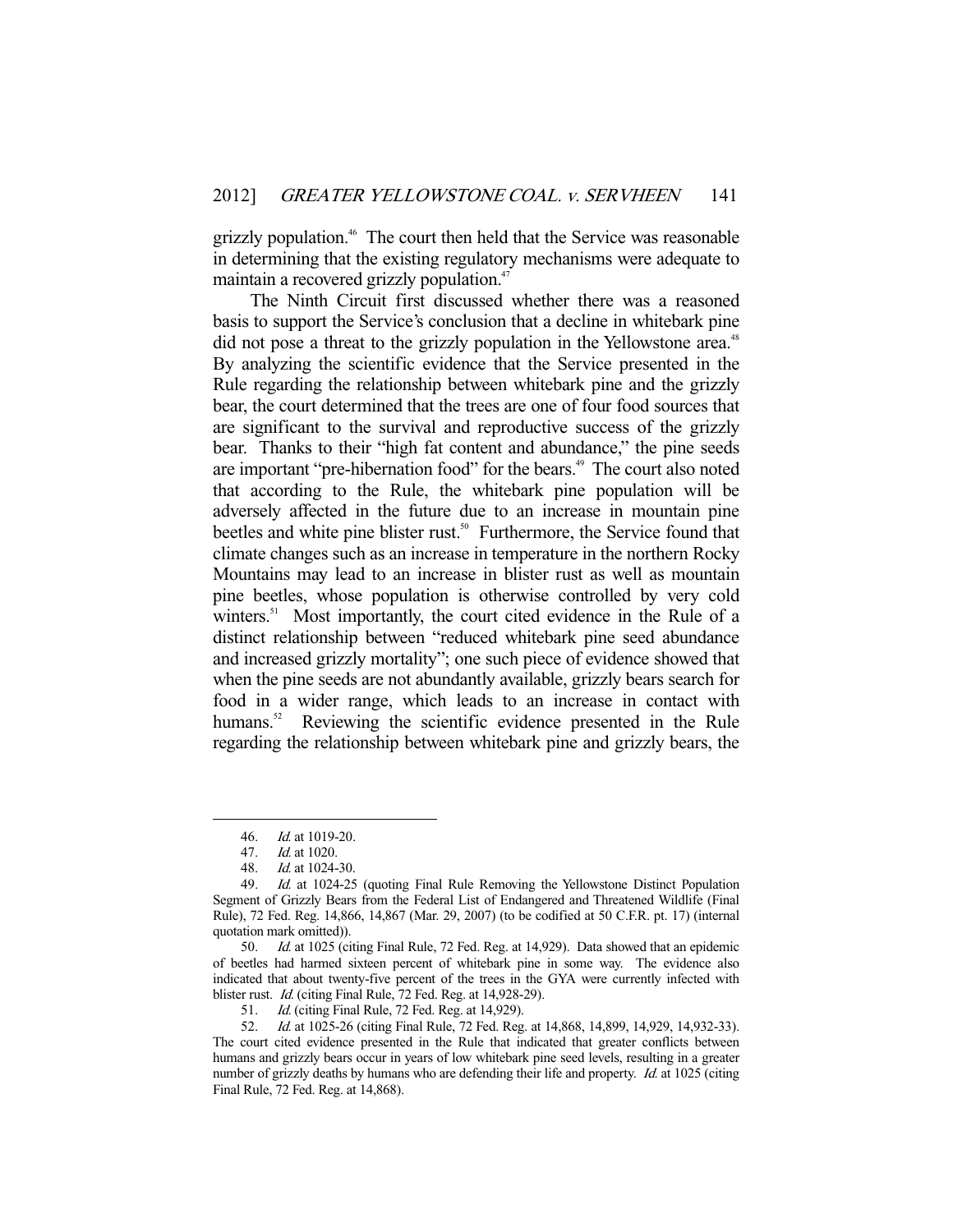court concluded that a decline in whitebark pine trees would negatively affect the grizzly population.<sup>53</sup>

 The court then considered several of the Service's arguments and ultimately found all of them unconvincing.<sup>54</sup> The Service first contended that the bears are "resourceful omnivores" and will adapt to the whitebark pine decline.<sup>55</sup> The court agreed with this assertion but found that the Service failed to address the danger that the bears will face when they try to adapt to new food sources, such as by widening their range closer to humans, which could lead to an increase in human and grizzly conflicts.<sup>56</sup> The Service also argued that even if there is a decline in whitebark pine trees, there will still be enough habitat in the GYA to maintain a recovered grizzly population.<sup>57</sup> However, because the Service delineated the entire PCA as "*necessary* to support the recovered grizzly population," the court reasoned that it would be irrational for the Service to consider anything less than the total PCA as a place that could sustain the grizzly population.<sup>58</sup>

 The final argument raised by the Service was that it "simply does not yet know what impact whitebark pine declines may have on the Yellowstone grizzly."<sup>559</sup> Looking to *Lands Council*, the court Looking to *Lands Council*, the court acknowledged that when there is "scientific uncertainty," courts usually defer to agency expertise in the field.<sup>60</sup> However, following the Supreme Court's reasoning in *State Farm*—that it is not "sufficient for an agency to merely recite the terms 'substantial uncertainty' as a justification for its actions"—the Ninth Circuit found that the Service must rationally explain why scientific uncertainty about the effect of whitebark pine decline on grizzly bears supports delisting now. $61$  In coming to its holding, the court also looked to its reasoning in *Tucson* to find that a lack of established data showing bear population declines due to whitebark pine declines does not mean the grizzly bears will not face threats from whitebark pine decline.<sup>62</sup> Therefore, because the Service did

 <sup>53.</sup> Id. at 1026.

<sup>54.</sup> *Id.* at 1026-30.

<sup>55.</sup> *Id.* at 1026 (quoting Final Rule, 72 Fed. Reg. at 14,932).

 <sup>56.</sup> Id.

<sup>57.</sup> *Id.* at 1027-28.

 <sup>58.</sup> Id. at 1028 (quoting Final Rule, 72 Fed. Reg. at 14,914 (internal quotation marks omitted)).

 <sup>59.</sup> Id.

 <sup>60.</sup> Id. (citing Lands Council v. McNair, 537 F.3d 981, 993 (9th Cir. 2008) (en banc)).

<sup>61.</sup> *Id.* (quoting Motor Vehicle Mfrs. Ass'n of the U.S. v. State Farm Mut. Auto. Ins. Co., 463 U.S. 29, 52 (1983) (internal quotation mark omitted)).

 <sup>62.</sup> Id. at 1030 (citing Tucson Herpetological Soc'y v. Salazar, 566 F.3d 870, 879 (9th Cir. 2009)). In Tucson, the Ninth Circuit reasoned that if there is inconclusive science about a species'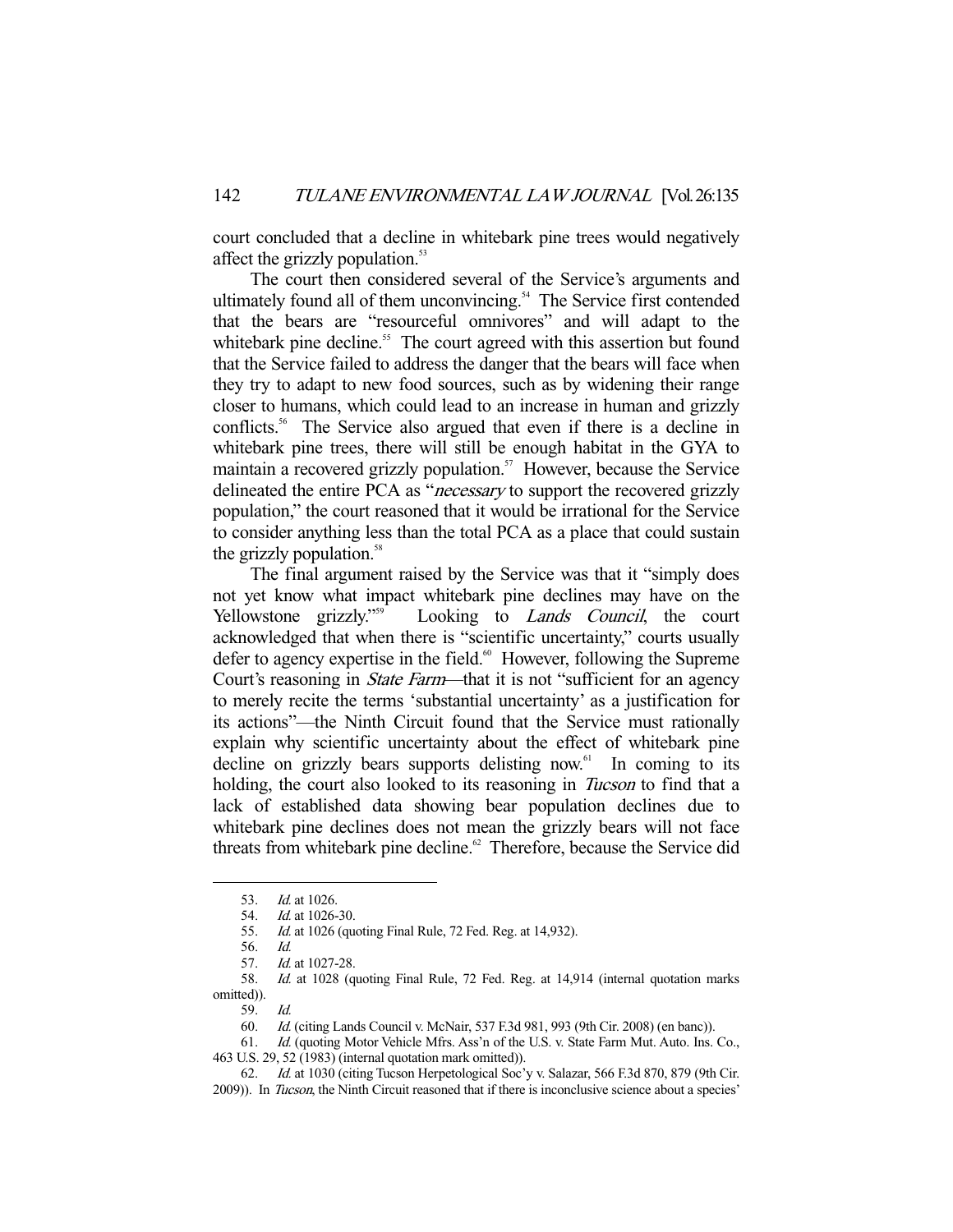not have sufficient data to support its conclusion, the court found the Service did not have a rational basis for its decision.<sup>63</sup>

 The court then analyzed whether the Service rationally supported its conclusion that the existing regulatory mechanisms it employed to maintain a recovered grizzly population were adequate.<sup>64</sup> The issue the court grappled with was whether the Strategy, which included many nonlegally binding and legally binding measures, could be considered a regulatory mechanism. $65$  The Ninth Circuit commented that it had never specifically considered whether a conservation strategy like the Service's constitutes an appropriate regulatory mechanism, but it took note of the district court's decision in Oregon Natural Resources Council v. Daley, in which the court held that "voluntary, unenforceable measures in conservation plans are not 'regulatory mechanisms.'"<sup>66</sup> However, the Ninth Circuit in this case determined it was unnecessary to decide if the Strategy overall was a "regulatory mechanism" because it found that the Strategy's legally binding measures were adequate regulatory mechanisms in and of themselves. $67$  The court held the legally binding measures were "adequate" regulatory mechanisms because they "offer[ed] a recovered species something less than the stalwart protections of the ESA, but considerably more than no special protection at all."68

 The majority opinion yielded a concurrence and dissent by Judge Thomas, who began by agreeing with the majority's finding that the Service did not provide a rational connection between the evidence and the conclusion that a decline in whitebark pine would not harm the grizzly population.<sup>69</sup> However, he contested the majority's holding that

population size and trends, it cannot be "reasonably infer[red] that the absence of evidence of population decline equates to evidence of persistence." 566 F.3d at 878-79.

 <sup>63.</sup> Greater Yellowstone Coal., 665 F.3d at 1030. Another argument raised by the Service was that while a decline in whitebark pine trees may affect individual bears, the grizzly population as a whole will not be affected. Id. at 1026. However, the court found that the scientific study the Service used to come to this conclusion only included data gathered "before the 'epidemic of mountain pine beetles' began to kill the region's whitebark pines" and was therefore outdated. Id. at 1026-27 (quoting Final Rule, 72 Fed. Reg. 14,866, 14,871, 14,928 (Mar. 29, 2007)).

 <sup>64.</sup> Id. at 1030.

 <sup>65.</sup> Id. at 1030-31.

 <sup>66.</sup> Id. at 1030 (citing 6 F. Supp. 2d 1139, 1153-56 (D. Or. 1998)).

 <sup>67.</sup> Id. at 1030-31. The court found that several of the Strategy's standards had been incorporated into the National Forest Plans and National Park Superintendent's Compendia, which "make legally binding the Strategy's standards on ninety-eight percent of the critical PCA and are buffered by the legal protections afforded by the Wilderness Act on a significant portion of grizzly habitat outside the PCA." Id. at 1031-32.

 <sup>68.</sup> Id. at 1032.

 <sup>69.</sup> Id. at 1032-33 (Thomas, J., dissenting).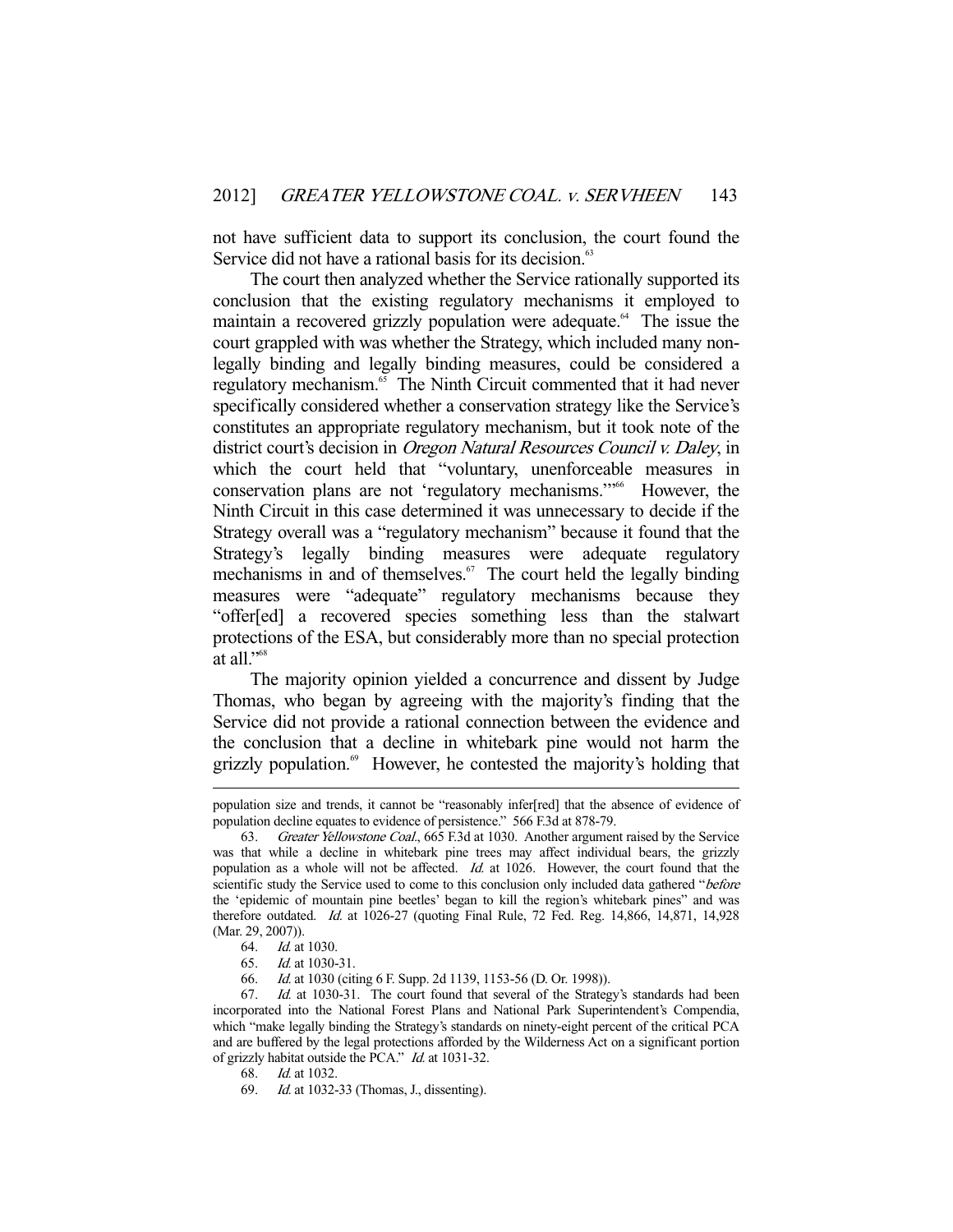the Service rationally concluded that adequate regulatory mechanisms were in place because, as he argued, the Strategy on its own is not enforceable under a "single federal or state law or regulation" and its implementation is therefore entirely voluntary.<sup>70</sup> Looking to *Daley*, Judge Thomas asserted that because the Strategy is voluntary and unenforceable, it should not be deemed an adequate regulatory mechanism under the  $ESA.^{71}$ 

## IV. ANALYSIS

In view of the Supreme Court decision in *State Farm* as well as rulings from its own circuit, the Ninth Circuit's decision in the noted case appropriately held that the Service's data did not support its decision to delist the Greater Yellowstone grizzly population. By using the "rational connection" test set out in *State Farm*, which requires agencies to have a rational basis for their decisions, the Ninth Circuit adhered to the court's reasoning in *State Farm* and gave less deference to the Service because it attempted to justify its decision by claiming "substantial uncertainty."72

 Furthermore, considering the Ninth Circuit's decision in Tucson, in which the court found that inconclusive or undeveloped data does not support the conclusion that a species is not adversely impacted, $\alpha$ <sup>3</sup> it was reasonable for the court in the noted case to find that the inconclusive data about whitebark pine trees did not rationally support the Service's conclusion that the grizzly population would not be threatened by a decline in whitebark pine.<sup>74</sup> The Ninth Circuit also supported its decision by adhering to the precedent established in its decision in Brower, in which the court found that deference given to an agency's expertise is not without limits, especially when the agency's decision is not reasoned.<sup>75</sup> The noted case sets a high standard for future courts in their examination of an agency's data when there is scientific uncertainty. It suggests that courts should carefully examine the data in such cases in order to determine whether there was a reasoned basis for the agency's ultimate decision.

 <sup>70.</sup> Id. at 1034 (citing Final Rule, 72 Fed. Reg. 14,866, 14,904, 14,922-26 (Mar. 29, 2007)).

 <sup>71.</sup> Id.

 <sup>72.</sup> Motor Vehicle Mfrs. Ass'n of the U.S. v. State Farm Mut. Auto. Ins. Co., 463 U.S. 29, 52 (1983).

 <sup>73.</sup> Tucson Herpetological Soc'y v. Salazar, 566 F.3d 870, 879 (9th Cir. 2009).

<sup>74.</sup> Greater Yellowstone Coal., 665 F.3d at 1030.

 <sup>75.</sup> Brower v. Evans, 257 F.3d 1058, 1067 (9th Cir. 2001) (citing Defenders of Wildlife v. Babbitt, 958 F. Supp. 670, 679 (D.D.C. 1997)).